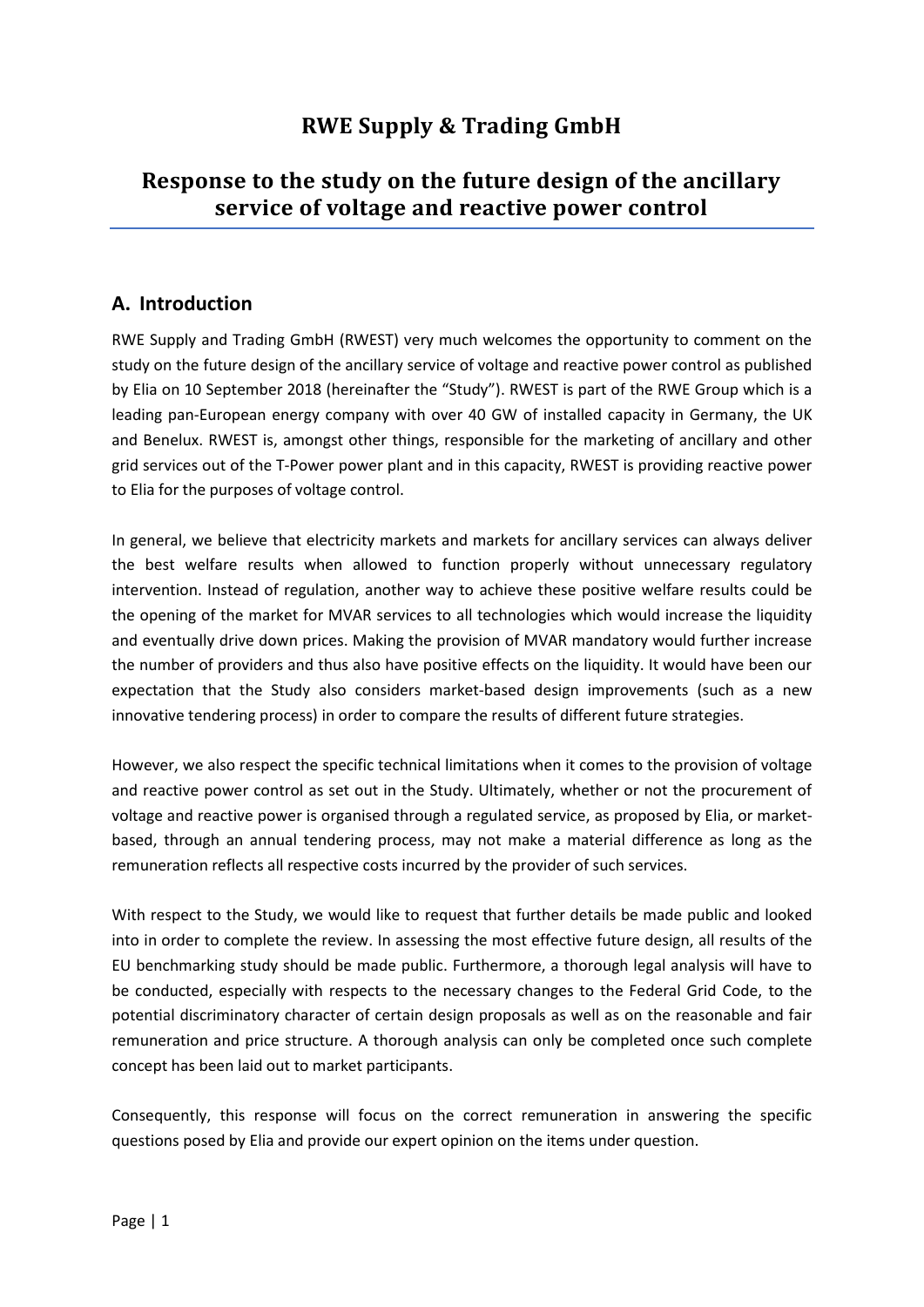## **B. Remuneration and Price Structure**

#### **1. Should the service be remunerated?**

In general, a fair remuneration of investment, service and costs will be the best incentive for any generator to provide the maximum MVAR capacity to the Belgian market and support security of supply to the grid operator. Moreover, the more generators provide the service to the TSO, the cheaper the service can be purchase.

RWEST is of the opinion that all reserved and activated MVAR shall be remunerated, regardless of whether the activation occurs automatically or manually. That is because leaving out the majority of the provided service from the remuneration would, firstly, let providers of these services recover only a fraction of the cost incurred and, secondly, give no incentive to generators to voluntarily provide MVAR to the system operator.

In addition to a variable compensation based on the delivered reactive energy and respective fuel costs, **the provision of reactive power service requires significant investment which creates significant incremental fixed costs that should be compensated for**. Since these costs are no longer variable at the point in time when the power plant is dispatched, these costs should be reflected as a fixed price component. These costs include the additional cost for larger or more complex machinery, additional administrative costs, additional operating costs (including increased outage and related market risks), additional contract risks as well as a compensation for losses and maintenance related to wear and tear as also established as part of the EU benchmarking within the Study.<sup>1</sup>

To provide more detail with regards to the different fixed price components that a generator may incur, the additional cost for larger or more complex machinery would relate, *inter alia*, to the increase of transformer capacity and the generator design as the combination of active and reactive power results in higher operational currents, which in turn requires more robust machinery and more robust wiring in the transformers and the generator. This also applies to the connection between the generator and the transformer. Additionally, it should be noted that the generator control for reactive power management is more complex and thereby requires additional investments. This is also true for the required monitoring and measurement system as well as for the necessary real-time information system required to inform the TSO of the related power plant capabilities.

In terms of additional administrative costs and contract risks, the provision of reactive power service incurs additional costs for legal functions, contract management and commercial functions, as well as potential penalties, depending on the to-be designed contractual arrangement between the generator and the TSO, and all these costs and risks should be reflected in the remuneration appropriately.

 $\overline{\phantom{a}}$ 

<sup>1</sup> See page 22 of the Study, noting that *"The price value mostly represents a compensation of losses and maintenance related to wear & tear caused by delivering reactive power regulation."*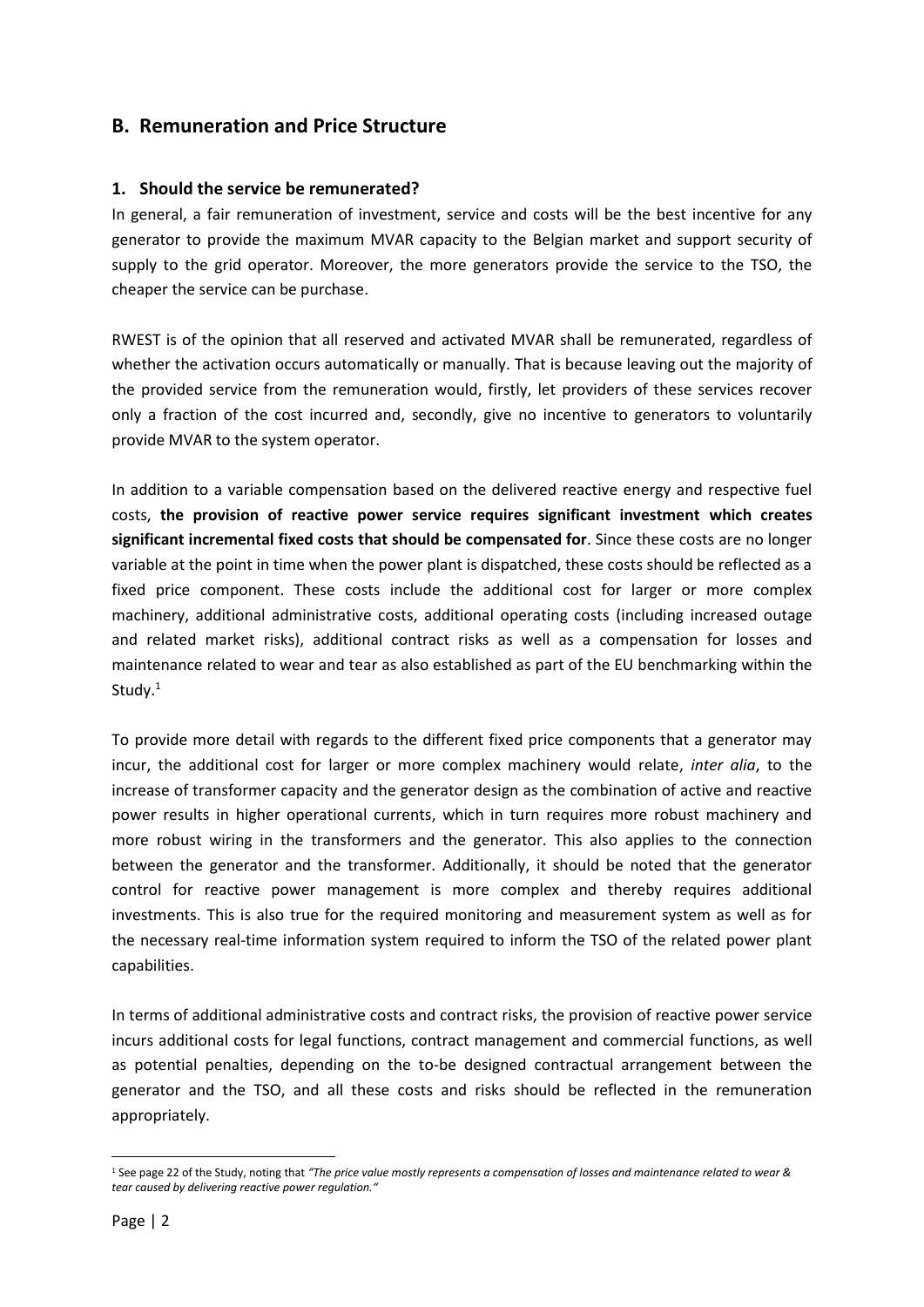Finally, higher operating risks are incurred by additional operating hours and operating currents. Providing reactive power services increases the probability of an operational failure and the resulting cost or damage must therefore also be reflected in the remuneration. This can also be seen from the events at the Tessenderlo plant on 29 November 2016, during which the provision of reactive power to Elia led to a technical failure of the power plant.

One further cost component that should be considered as part of the remuneration is a certain share of the common plant cost. Although these costs cannot be unambiguously allocated to a single service, these costs are nonetheless created and must be covered. In the case of a power station the common costs relate to the capital costs for electric machinery and IT equipment, fixed costs for operation and maintenance as well as the cost of labour.

The corresponding cost allocation convention should be established through expert opinions and the consultation of market participants and at least the following two common cost allocation rules should be considered:

- An allocation based on volumes and/or outputs, in this case the MVARh/a divided by the total output in reactive (MVARh/a) and active power (MWh/a).
- An allocation proportional to the value of outputs, in this case the revenues from selling MVARh/a will be divided by the total plant revenues from all markets.

### **2. Should there be a remuneration for capacity or for provided energy?**

The MVAR service is only possible by having two components. The first one is the technical possibility that the generator/seller provides to the TSO/buyer which already comes with fixed installations, risks and service costs. All these elements would be best reflected with a fixed capacity charge as part of the fixed cost component. The second component is the activation of the provided capacity which would be best reflected with the degree and duration of activation (capacity per 1/4h for reactive energy delivery MVARh).

Consequently, RWEST believes that the dual pricing of capacity and energy will be a fair, most costreflective and most efficient compensation.

### **3. Should the remuneration be technology based or should universal pricing be applied?**

Different generation technologies result in different cost structures to ensure and/or to deliver the MVAR service. Insofar a universal pricing will cause a discriminatory treatment of generators. RWEST strongly opposes a unified pricing for capacity and delivery of the MVAR service.

### **4. Should the prices be fixed or should they vary depending on the reactive power range?**

We agree with the Study that different prices according to reactive power bands and differentiation between injection and absorption are more efficient in reflecting costs incurred by different market participants. As in the past, due regard should be given to different reactive power ranges. Since a higher range comes with higher operational risks and costs, these differences should be reflected in different prices depending on the reactive power range. RWEST also supports simplified pricing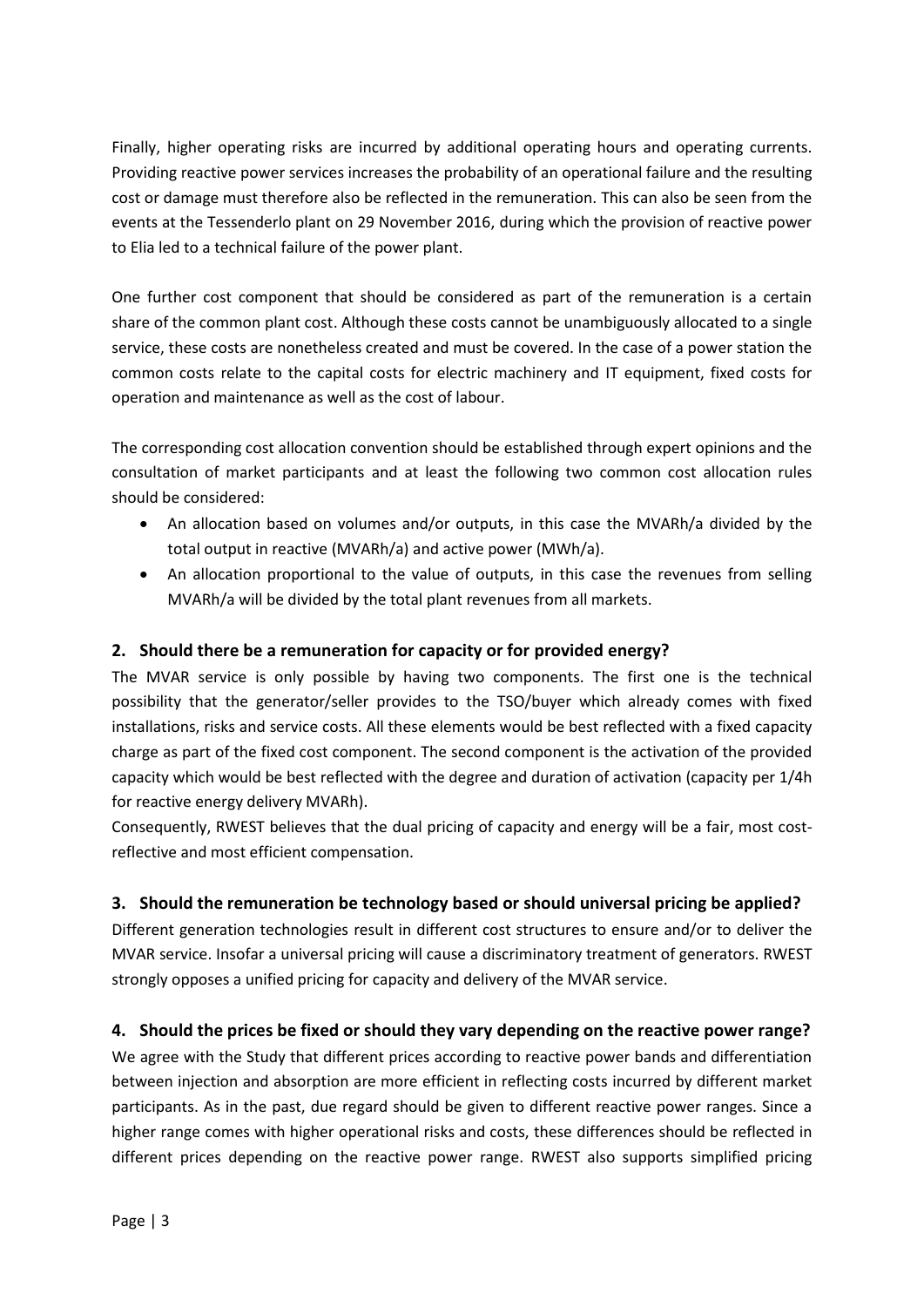structures (e.g. fixed delivery payment for activated MVAR per h, regardless of the delivered volume).

#### **5. Should the remuneration relate to requested or delivered energy?**

We believe that the delivered energy should be measured and remunerated for and that once the measurement has been finalised the application of penalties will not be required. Remunerating solely the requested energy, and therefore only manual activation of MVAR, would not respect the automatic provision of MVAR and thus not remunerate for the majority of the MVAR provided.

#### **6. What could a potential price structure look like?**

Again, we would like to point out that defining the price structure will be crucial in order to cover the costs incurred by generators that have the obligation to provide MVAR to Elia as well as to attract the voluntary provision of these services.

In our view, the reactive power price  $P_{Mvar}$  should consist of the indexed variable price component  $V_R$ and a fixed price component **F** and we propose the following price structure as one alternative that should be analysed in the future design proposal:

$$
\mathbf{P}_{\text{Mvar}} = V_{R} * (Index(y) / Index(x)) + F \qquad \in /Mvar/h
$$

Where

**V<sup>R</sup>** shall be the variable part for the specific range R, which covers the delivery costs (Joule losses, Hysteresis losses and Foucault losses of the generation due to less efficiency) such as fuel costs, CO2 costs, extra cooling costs, outage costs, imbalance costs.

**Index(y)** shall be the arithmetic average of the end-of-day settlement prices for the baseload delivery in Belgium for the respective calendar year "y" as published by EEX on <https://www.eex.com/en/market-data/power/futures/belgian-futures> during the fourth quarter of the preceding calendar year "y-1". The result will be rounded to two decimal places.

**Index(x)** shall be the arithmetic average of the end-of-day settlement prices for the baseload delivery in Belgium for the respective calendar year "x" (x is a base year, when this price structure for reactive power will be fixed) as published by EEX on <https://www.eex.com/en/market-data/power/futures/belgian-futures> during the fourth quarter of the preceding calendar year "x-1". The result will be rounded to two decimal places.

**F** shall be the fixed costs as addressed throughout this document.